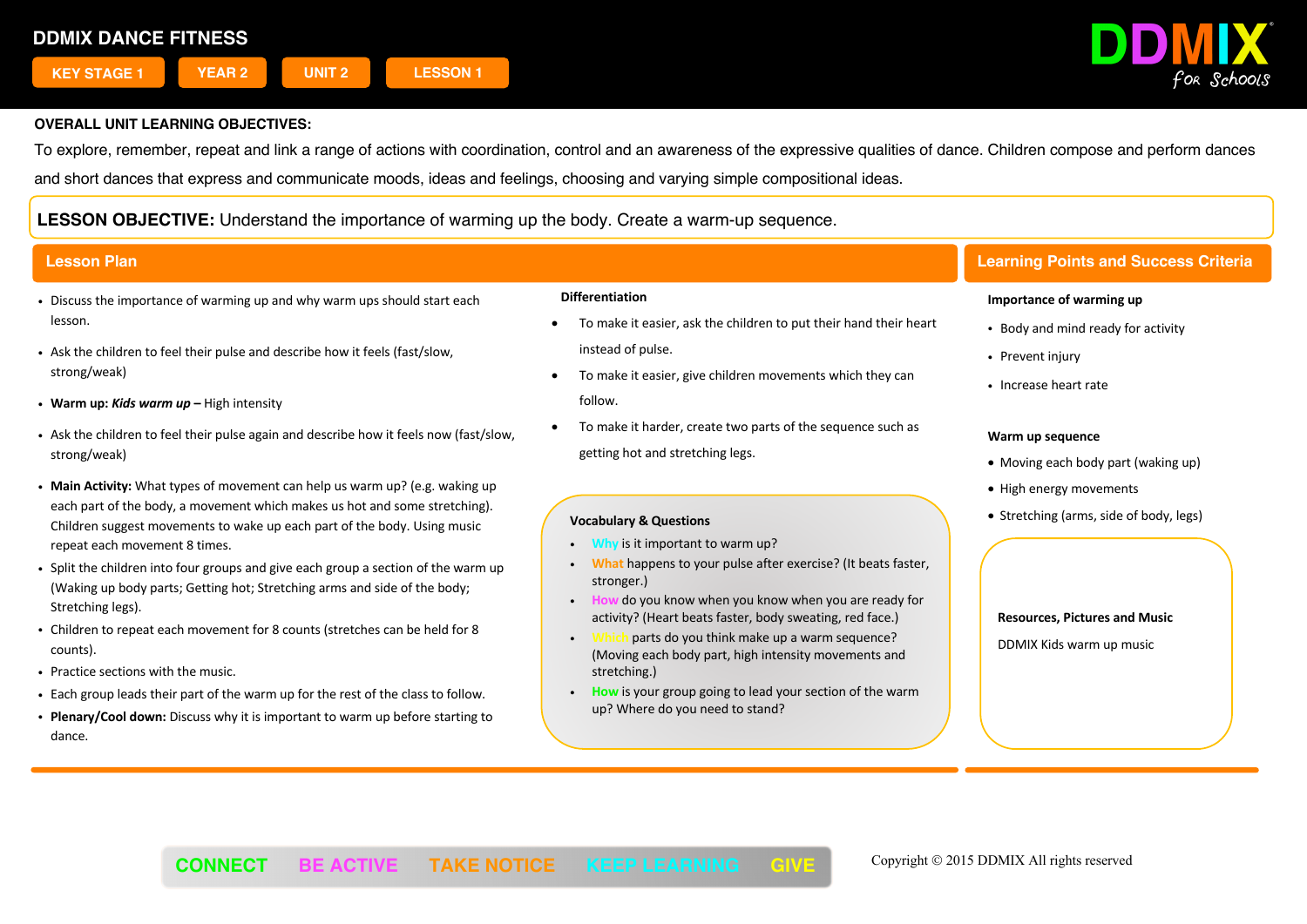

To explore, remember, repeat and link a range of actions with coordination, control and an awareness of the expressive qualities of dance. Children compose and perform dances and short dances that express and communicate moods, ideas and feelings, choosing and varying simple compositional ideas.

# **LESSON OBJECTIVE:** Explore and Identify a range of actions with levels using a sport theme.

- ! **Warm up:** Use music to perform the warm up created by the children in the previous lesson. Each group leads part of their warm up for the rest of the class to follow. Alternatively pick 2 people per section to lead the warm up at the front of the class.
- ! **Introduction Activity:** Discuss with the class the sports they know and which are their favourite ball sports.
- ! In a circle ask children to demonstrate actions used in their favourite sports for the other children to guess (e.g. swinging a tennis racket; bouncing a basketball; kicking a football).
- ! Play *Move master* using sports commands and movements that's the children have chosen together.
- . Introduce levels, asking the children what
- ! **Main Activity:** Choose 4 sports and discuss the actions involved with each.
- ! For example: Tennis: Moving side on, swinging racket, face forwards ready to receive the ball.
- ! Explore the levels each movement is performed at. For example, a serve is performed at a high level, reaching down low to hit a ball would be at a low level. Repeat for the four sports.
- ! Create four stations in the room and place a sport at each of them. Divide the children between the stations. Give the children five minutes at each station to experiment.
- ! Children demonstrate their moments to the rest of the class. Rotate around stations.
- ! **Plenary/Cool down:** Discuss the different movements and levels used for each sport.

### **Differentiation**

- To make it easier, teacher demonstrations
- To make it harder, demonstrate a ball sport movement for the class to guess.
- To make it easier, help children with movement suggestions.
- To make it harder, start to link movements together at each station (for example, hitting a ball hard in tennis so

# that it ends in a turn). **Vocabulary & Questions**

- ! **What** actions would you associate with (insert sport)?
- ! **Which** level best describes the movement that you have demonstrated? (High, medium, low.)
- can you move your body to demonstrate the action, so it is clear to the audience?
- ! **Which** sport and/or level did you group find the most challenging to create movements for?
- movements that were performed did you find the most interesting?

# **Lesson Plan Learning Points and Success Criteria**

- Identify sports and actions associated within that sport
- Choose body movements that demonstrate that action (Swing, bend, twist, stretch, rock and balance)
- . Identify levels of movement (High, medium, low)

# **Resources, Pictures and Music**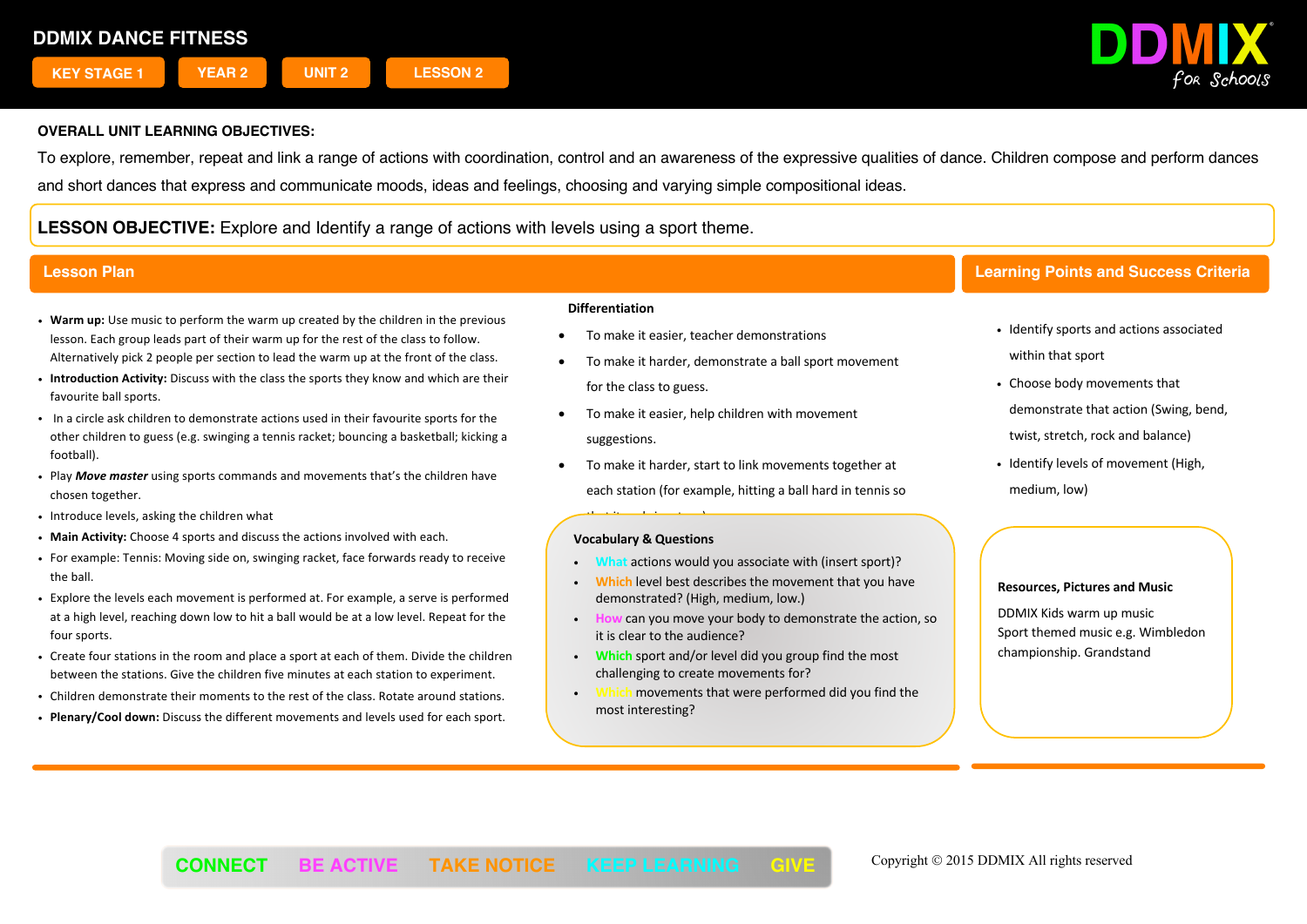

To explore, remember, repeat and link a range of actions with coordination, control and an awareness of the expressive qualities of dance. Children compose and perform dances and short dances that express and communicate moods, ideas and feelings, choosing and varying simple compositional ideas.

# **LESSON OBJECTIVE:** Use sporting activities as stimuli to create a motif.

- ! **Warm up:** Use music to perform the warm up created by the children in the lesson 1 of the unit. Ask children to analyse a section of the warm up that they didn't help create. Identify what is good and what could be improved.
- ! **Introduction Activity:** *Move Master.* Play game using commands associated with the sports from lesson 2.
- ! **Main Activity:** In pairs, children pick one of the four sports from lesson 2 to create a motif to represent that sport. The motif should involve three movements (one body action and two movements of a jump, a turn or a travelling movement).
	- Example: Football: four runs, a swinging kick and a jump in the air with stretched arms.
- ! Discuss where partners need to stand in relation to each other for their chosen sport.
- . Give children time to practice their motifs.
- ! Pairs join up into groups of four and show their motifs to one another. Between them, decide on one sport and increase the number of movements to four. Ask the children why they chose that sport.
- ! Ask the children to use at least two different levels of movement in their motif Example: Football: four runs on the spot, a swinging kick at low level that turns around into a jump in the air with stretched
- arms at a high level.
- . Practice the motif and present the motif to the rest of the class.
- ! **Plenary/Cool down:** Discuss the different movements, actions and levels used by the groups.

# **Differentiation**

- To make it easier, give children movement ideas associated with the different sports
- To make it harder, motif to have four movements, focusing on adding levels.
- To make it harder, use a different level for each movement.

# **Lesson Plan Learning Points and Success Criteria**

## **Create a motif**

- Identify body action/s
- . Identify movement/s (Jump, travel, turn)
- . Use of levels

# **Vocabulary & Questions**

- ! **Why** is it important to warm up?
- ! **What** actions are performed in your chosen sport? (Bouncing, kicking, throwing, swinging.)
- ! **What** type of movement/s could you include within your group's motif? (Jump, travel, turn.)
- ! **Which** level/s are your movements performed at? (High, medium, low.)
- ! **How** will you decide fairly on which sport and movements to use in your group? Why is it important to listen to each other and decide as a group?

### **Resources, Pictures and Music**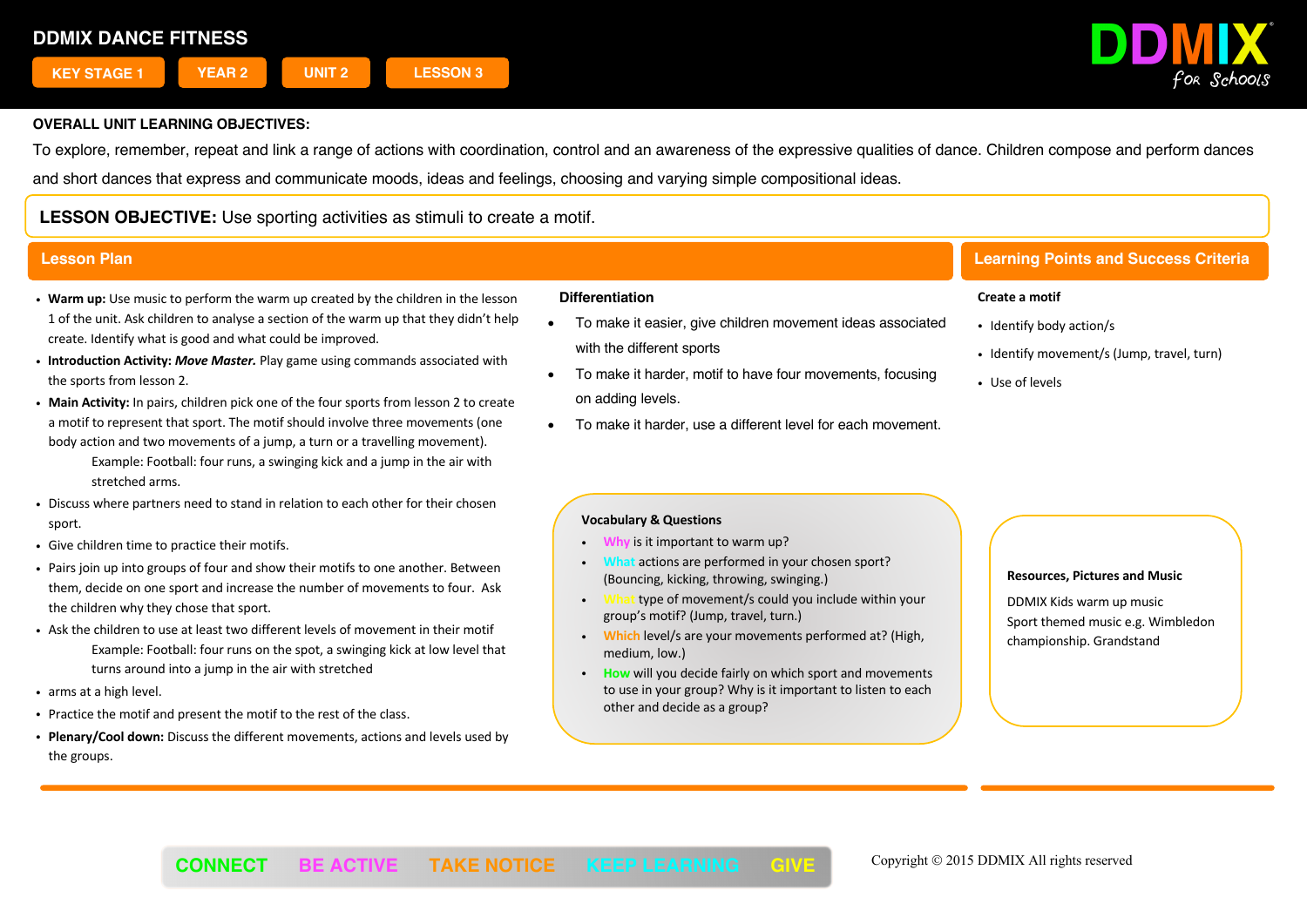

To explore, remember, repeat and link a range of actions with coordination, control and an awareness of the expressive qualities of dance. Children compose and perform dances and short dances that express and communicate moods, ideas and feelings, choosing and varying simple compositional ideas.

# **LESSON OBJECTIVE:** Create and perform a motif to music with a partner.

- ! **Warm up:** Use music to perform the warm up created by the children in the lesson 1 of the unit. Groups lead the part of the warm up they were asked to observe in lesson 3.
- ! Recap the motifs that the children created in their groups in lesson 3.
- ! **Introduction Activity:** Ask the children to name sports which involve a stick shaped object. Ask them to demonstrate actions associated with the sport that they have just names, for example, swinging a golf club or throwing a javelin. Repeat using different sports (e.g. hockey, baseball, cricket, rowing). Option to play *Shapes* using these action commands
- ! **Main Activity:** Choose four sports and discuss the actions involved with each.
- ! Example: Rowing: Pulling, leaning, pushing. What level are all these performed at?
- ! Play a track that has a steady beat (e.g. DDMIX 1980'S Audio or other sport related music). Encourage the children to clap along to the music to demonstrate 8 counts.
- ! In pairs, children pick one sport to create a motif that lasts for 8 counts/beats of the music.

Demonstrate an example: Baseball: Rock side to side for 2 counts Swing for 2 counts Turn around for 2 counts

- Crouch down to the ground for 2 counts
- ! Pairs must think about where they are stood as partners, and the levels used.
- ! Allow the children to practise their 8-count motif to the music.
- Demonstrate their motif to another group.
- ! **Plenary/Cool down:** Discuss the different movements, actions and levels used by the groups

### **Differentiation**

- To make it easier, show children pictures or videos of different sports that use stick shaped objects
- To make it easier, show video clips of various sports or pictures.
- To make it harder, add a level to each movement and include direction in the motif.

# **Lesson Plan Learning Points and Success Criteria**

## **Perform motif**

- Create an 8-count motif
- . Use of different levels
- Work with a partner

### **Work with a partner**

- Listen to each other's ideas
- Make joint decisions
- Positive communication an encouragement

# **Vocabulary & Questions**

- ! **What** actions are performed in your chosen sport? (Pulling, throwing, reaching, swinging.)
- **How** many counts should your motif last for?
- ! **How** can you exaggerate the use of levels in your motif? (Bend your knees more, stretch your arms, jump higher.)
- ! **Why** is it important to listen to your partner's ideas? (So that you work together and make joint decisions.)
- **Can you work well with your partner?**

### **Resources, Pictures and Music**

DDMIX Kids warm up music Sport themed music e.g. Wimbledon championship. Grandstand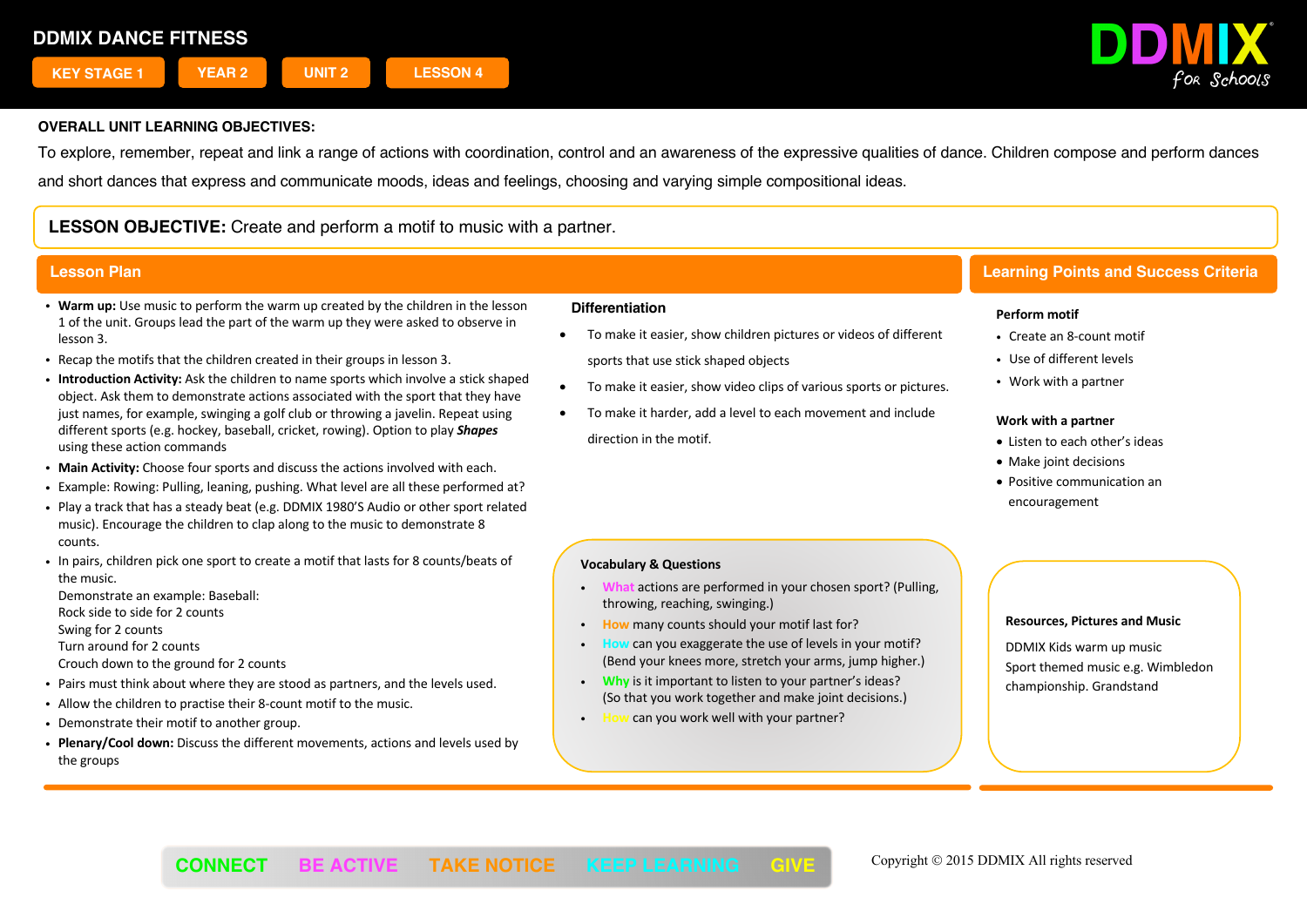

To explore, remember, repeat and link a range of actions with coordination, control and an awareness of the expressive qualities of dance. Children compose and perform dances and short dances that express and communicate moods, ideas and feelings, choosing and varying simple compositional ideas.

**LESSON OBJECTIVE:** Create a beginning to a dance sequence that uses simple canon.

- ! **Warm up:** Use music to perform the warm up created by the children in the lesson 1 of the unit. Children to lead on a different part of the warm up for the class to follow.
- ! Give the children time to recap their dance motif from lesson 4.
- ! **Introduction Activity:** As pairs to join with another pair to combine their motifs, creating a 16-count dance sequence. Where possible, pair groups that have developed a motif in the same sport. Allow time to practise.
- ! **Main Activity:** Explain that during the year there are many sports competitions that have ceremonies to start and finish the competition, for example the Olympics. At the Olympics, there is an opening ceremony to allow all the competitors to enter the stadium.
- ! Using this idea (or your own chosen theme), explain to the children that they will be creating a beginning to their own dance using a simple canon (movement phrase repeated by dancers by dancers one after another).
- . Demonstrate a simple canon using one groups:
	- 1) Dancer 1 performs 8 marches and stops
	- 2) Dancer 2 performs 8 marches and stops next to Dancer 1
	- 3) Dancer 3 performs 8 marches and stops next to Dancer 2
	- 4) Dancer 4 performs 8 marches and stops next to Dancer 3
- ! In their groups, children practice this beginning using the music track from lesson 4.
- ! Groups create a still position to represent their sport. This is performed after the simple canon.
- ! Give the groups time to practice their entrances and still positions.
- ! Groups add their motif to the sequence and practice.
- ! Groups perform their dance sequences (simple canon, still position, motif) to another group.
- ! **Plenary/Cool down:** Discuss how successful groups were in using a simple canon in their beginning, and also representing the sport in their motif.

### **Differentiation**

- To make it easier, repeat an 8-count motif to create 16 counts.
- To make it harder, combine two different sports in the 16-count motif.
- To make it harder, groups create their own travelling movement in their canon to represent their chosen sport (e.g. rowing for 8 counts to their starting position).
- To make it harder, create an end still position to the sequence.

## **Vocabulary & Questions**

- ! **Why** is it important to have a clear beginning in a dance? (So that the audience are aware it is about to begin.)
- ! **How** can you use your body to make your motif clearer to the audience? (Bend knees, stretch arms to show levels.)
- ! **In** a canon, when should the next dancer start their movement? (After the dancer before them has completed their 8-count movement.)
- ! **What** should the remaining dancers in your group do whilst one is performing in the simple canon? (Remain still.)
- ! **Why** is it important to give your full energy and focus?

# **Lesson Plan Learning Points and Success Criteria**

### **Dance sequence**

- Simple canon beginning
- Still positions
- Motif

### **Simple canon**

- Set an order for each dancer to perform
- Dancers not performing remain still while group member performs
- Movement is danced in succession

### **Resources, Pictures and Music**